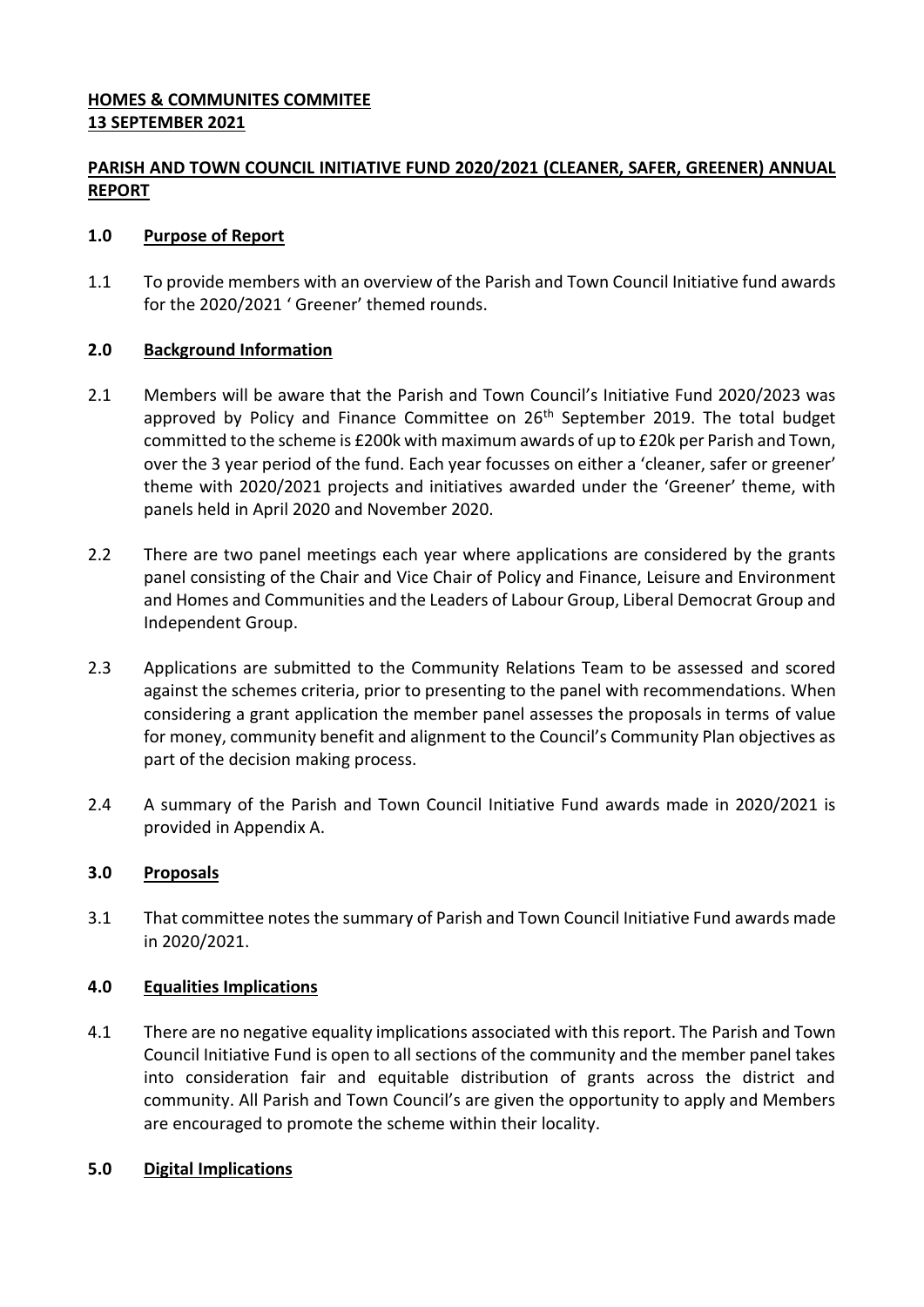5.1 There are no significant digital implications in respect of this report. The application process is completed electronically and due to Covid-19 all grant panels from April 2020 were conducted virtually to ensure the grants programme could continue.

### **6.0 Financial Implications (FIN21-22/6284)**

- 6.1 The Community Initiative Fund reserve was approved and created at Policy and Finance Committee in September 2019. The total fund value was set up for £0.200m.
- 6.2 Round 1 of the fund had 6 applications totalling a grant request of £43,221.23. From the applications 3 have been paid totalling £4,386.44, 1 application is committed and not yet paid totalling £20,000 and 2 applications for grant where declined totalling £18,834.79. Further details are on Appendix A.
- 6.3 Round 2 of the fund had 9 applications totalling a grant request of £68,773.48. From the applications 4 have been paid totalling £27,472.74 (2 paid with a reduction due to savings on the project), 4 applications are committed and not yet paid totalling £23,161.15 and 1 application for grant was declined totalling £17,500. Further details are on Appendix A.
- 6.4 Rounds 3 and 4 will be delivered this year and costs will be reported back at the next update report.
- 6.5 Should the balance of the fund not be utilised by projects from Parish Councils, the remaining balance will be allocated into the General Fund balance.

### **7.0 Community Plan – Alignment to Objectives**

7.1 The Parish and Town Council Initiative Fund contributes to the Council's Community Plan 2020 – 2023 objectives primarily focussing on the 'Cleaner, Safer and Greener' themes that contribute to all of the Council's Community Objectives.

### **8.0 RECOMMENDATIONS**

- a) the report and Appendix A are noted; and
- b) the Parish and Town Council Initiative Fund 2021/2022 Annual Review is reported to Committee in 2022.

### **Reason for Recommendations**

To enable the Council to monitor the value and impact of the Parish and Town Council Initiative Fund and the development and contribution to the Council's Community Plan 2020 – 2023.

### **Background Papers**

Nil

For further information please contact Andy Hardy - Health Improvement and Community Relations Manager on Ext 5708

### Suzanne Shead